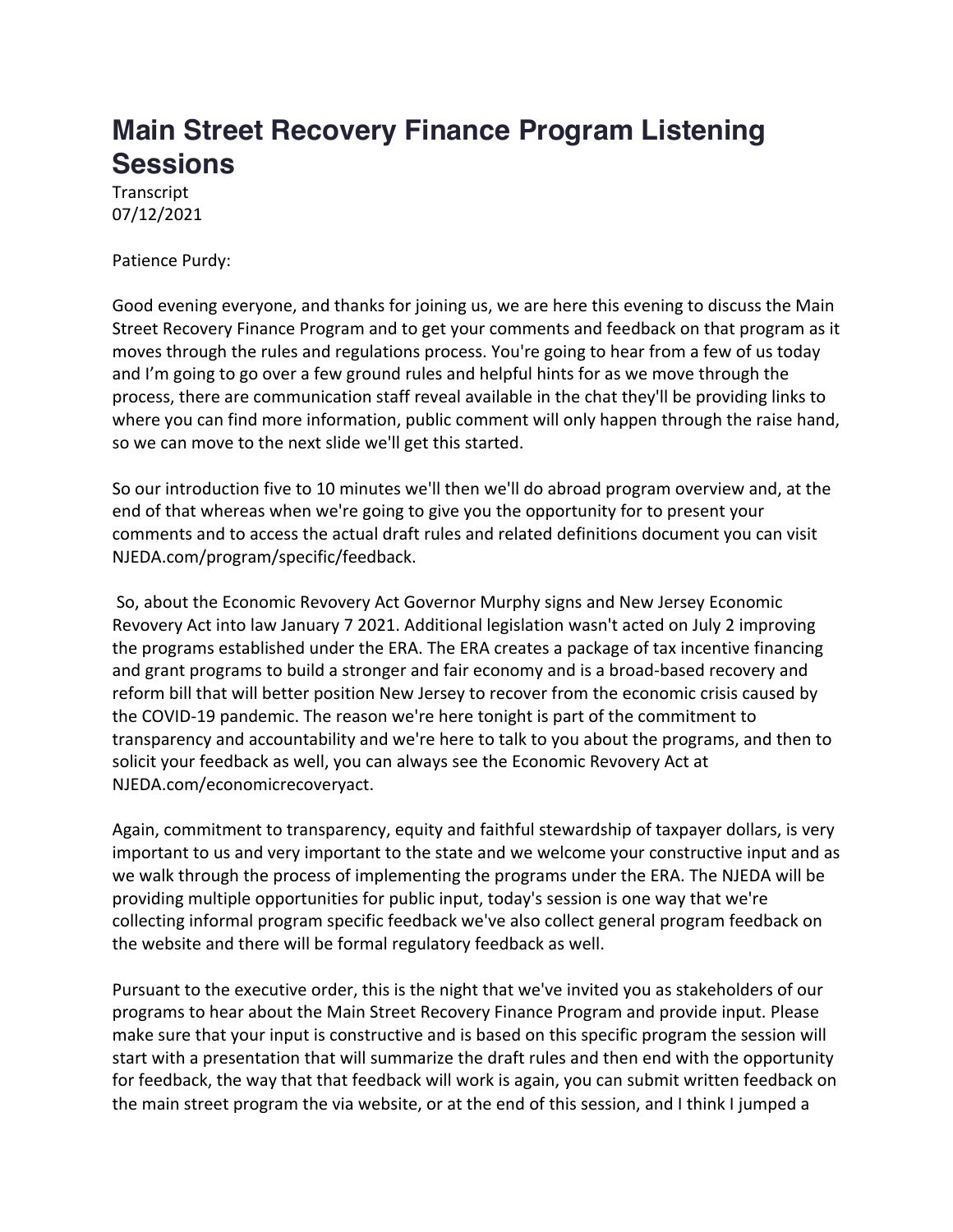couple slides ahead… At the end of this session will provide for public comment members of the public will have three minutes to speak and you'll get your place in line by raising your hand that hand function that's down at the bottom, if you click that will have you listed in order and will call on you. When we call on you will acknowledge you by name and the order in which you raised, your hand and we'll open up your microphone in order for you to make the statement. Each speaker only has a maximum of three minutes, however, if someone would like to speak again, you can re raise your hand to get back in line, and if we have time at the end we'll certainly allow you to do that. Please do not expect to engage in dialogue, this is not the moment to try and figure out if your particular business or organization is eligible certainly we can provide some clarifying comments and we were very happy to, but this is your opportunity to speak to the program as a whole and tell us your thoughts and provide us your feedback, please remember to maintain proper decorum threw out the presentation and provide your remarks in a civil manner.

At this point, I'm going to turn it over to our chief community development officer Tai Cooper who will walk you through the big broad Main Street Recovery Program.

Tai Cooper: Thanks so much patience, I appreciate that and great overview I'm going to quickly to everybody that's here, thank you for joining us today to share your input on the main street recovery finance Program.

As we begin the long process of recovering from the COVID-19 pandemic, the resources this program makes available to small businesses will be vital to ensuring a strong and equitable recovery. Today's lifting session will help us make sure that this program addresses your needs and your concerns in the most effective and efficient way possible. Since he took office, Governor Murphy has been dedicated to building a stronger very New

Jersey economy that works for all new jerseyans. The New Jersey Economic Revovery Activates a new package of programs designed to keep our state moving towards this goal. In addition to our other programs the ERA includes tax credits to incentivize job creation and new construction and revitalization of ground building historic properties, financial resources for small businesses, support for new supermarkets and healthy food, retailers and food desert communities new funding opportunities for early stage companies in New Jersey, and support for the growing film and digital media industry.

One of the governor's top priorities is supporting small businesses and Main Street communities throughout the state. We have done this throughout the pandemic and will continue to do this, as you move forward. Throughout the pandemic NJEDA is provided hundreds of millions of dollars and will lead to more than 75,000 small businesses and other state agencies have provided additional support to help business owners and employees navigate the challenges of the pandemic, that the pandemic created this includes NJ ERA, our partners at DCA and also HMFA.

Now, as we begin to recover from the worst of the pandemic, we are shifting our focus to achieving a stronger fair economy. And that starts here with the mainstream recovery finance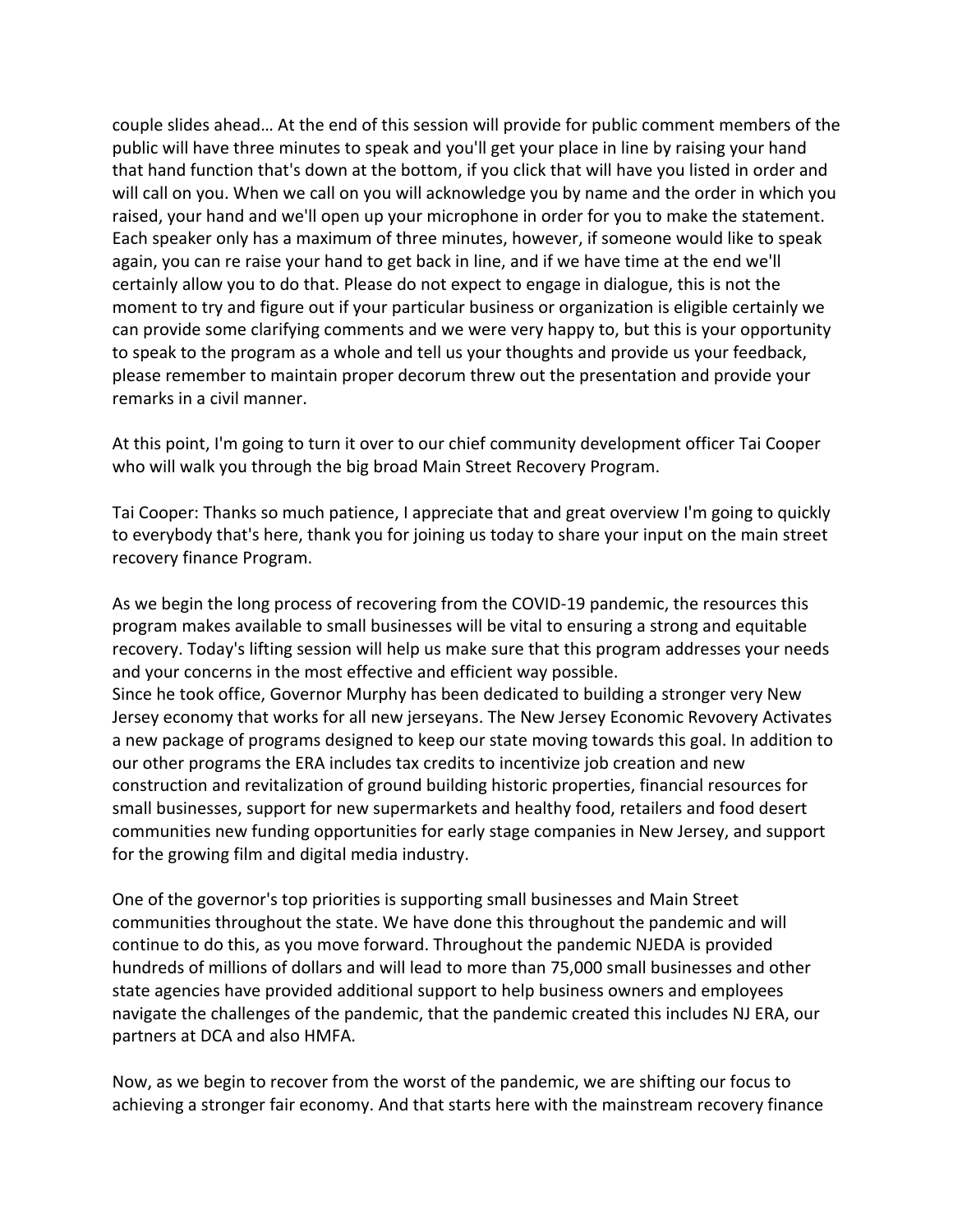program it's a key component of these recovery efforts and will provide 100 million dollars in grants and loans to small and micro businesses. The program will also develop pilot programs that will provide loans to other micro business lenders like CDFI's and minority deposit institutions increasing their lending capacity to support more New Jersey micro businesses Christina clearly is going to go into way more detail, but I want to give you a little bit more.

In line with governor Murphy and NJEDA's commitment to transparency and public engagement, we are proud to share the draft rules for the program with your with you today for your input. You know, as small businesses, what resources, you need, and we look forward to hearing your insights on how to ensure the mainstream recovery program is effective and unfair Thank you in advance for listening to all this we're excited about the positive impact this program is going to have and we look forward to help incorporating your ideas to make this a better state. Now I look forward to turning it over to Christina Fuentes, who is the Managing Director of Community development, she has done a phenomenal job and putting this program together, so I hope you guys enjoy her presentation today Thank you so much.

## Christina Fuentes: Thanks.

Okay, so I'm going to go into the details, with the Main Street Recovery Program essentially is \$100 million appropriation as Tai said, which will support directly into a fund that comes from treasury to allow Ada to create very specific products and grants and loans. So we're going to highlight those grants today and then some eligibility criteria around those but the grants to small businesses will essentially have to be to New Jersey based small businesses that are defined by SBA as a small business to support renovations operating expenses like lease payments purchasing installation of equipment and FF and E and purchases as well, too, but then also to loans to micro businesses which would be very attractive and low cost financing to really support what we define as a micro business, which is essentially 10 full time employees or less. And then, based on our last taxes term, they would have to have 1.5 million in revenue or less as well too we're also going to provide some resources to eligible lenders that serve micro businesses too and they will get some direct support in terms of grants and loans, they would have to have a demonstrated experience of 10 years or more servicing micro businesses, but those eligible lenders will essentially be Community development financial institutions, otherwise known as CDFI's are minority depository institutions sewn development corporations and cities with a population of 100,000 or more community development corporations and economic development corporation so it's, this is a nice way for EDA to leverage our partners and service micro businesses.

So the rules will essentially encompass two grants that we're going to be offering small businesses. One will be a small business lease agreement which is going to support a business that's going into new space or expanding additional space, and then another grant that's going to be the small business improvement grant which essentially reimburses a business owner who may have made purchases or innovations to install or purchasing or you know to buy additional equipment as well. Businesses actually would be eligible for both of these grants to so they could you know if they're going into new space and then need to buy additional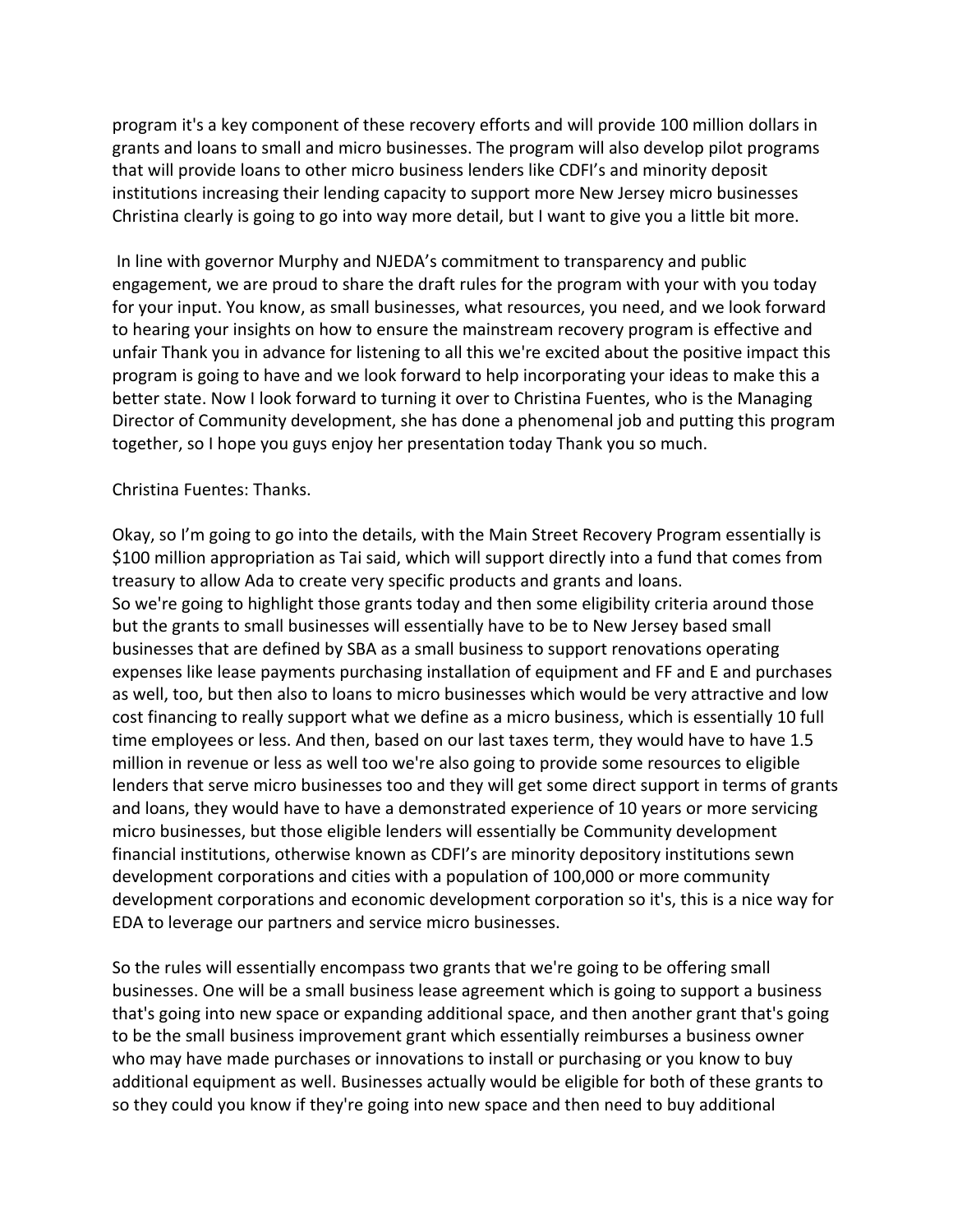equipment, they could qualify for both if they fit the criteria next slide please. I'm going to highlight the small business leads grant first, we will be doing a 40% set aside for opportunity zone eligible census tracts and this grant will basically offer anyone who's went signed into a new least 12 months from the point of application would be eligible for this. The grant would essentially cover two grant disbursements one would be at time of approval, so they can get 20% of their yearly lease payments up front at approval then 12 months later, after they demonstrated they paid their leads, they can get another 20% grants to support them and this is really just a sport a business that's going into a new space again or adding additional space and to help them kind of cover the additional costs that would be associated to that. You can as an applicant apply for multiple locations, but it would be one application per location and the fee associated to it would be \$100 fee we're not trying to charge an application fee, but an approval fee, so ensuring that you would move towards an approval at that time, then you would pay your fee and then execute your grant agreement with the va.

## Next slide.

So eligibility around this program you would have to meet the SBA definition of a small business and that's determined by your NAICS. You would have to provide a current tax clearance certificate and being good standing with the state. That means department of Labor department of environmental protection, as well, too, and then certify you're not in default of any other EDA products or assistance. And then at time of application, you would have to certify that you would be paying minimum wage requirements as well too. So it would be the greater \$15 an hour or 120% minimum wage rate for tipped employees, though you just have to pay the hundred and 20% of minimum wage rate. And this would be for the term of the grant which for this product, it would be a minimum of five years because that's the requirement around the lease as well. You would have to be willing to commit to that five years and stay in there as well, too, and there'll be a compliance period for each year, demonstrating you are paying your employees those rates, next slide.

In order to be eligible for this, it has to be at least 500 to 10,000 Square.

One more.

So it has to be 500 to 10,000 square feet of office or retail space, which essentially encompasses all commercial space. You can have a building that's over 10,000 square feet and still be eligible, but we're only going to incentivize the 10,000 square feet. It would have to be a new lease an amendment and extension, something that would incorporate at least 500 of additional square footage added to your space. The biggest thing for this is it's going to be a statewide program so we're going to make sure, since it is a Main Street program and have to incorporate street level space, so you could have potentially second floor or a basement space as well, what you would still be eligible for that, but the street level space has to be incorporated, to be eligible. And again, it has to be a minimum of five year term lease as well, it also has to be a market rate lease and we would determine that using costar information as well too. And again at time of application least would have to be executed within the within 12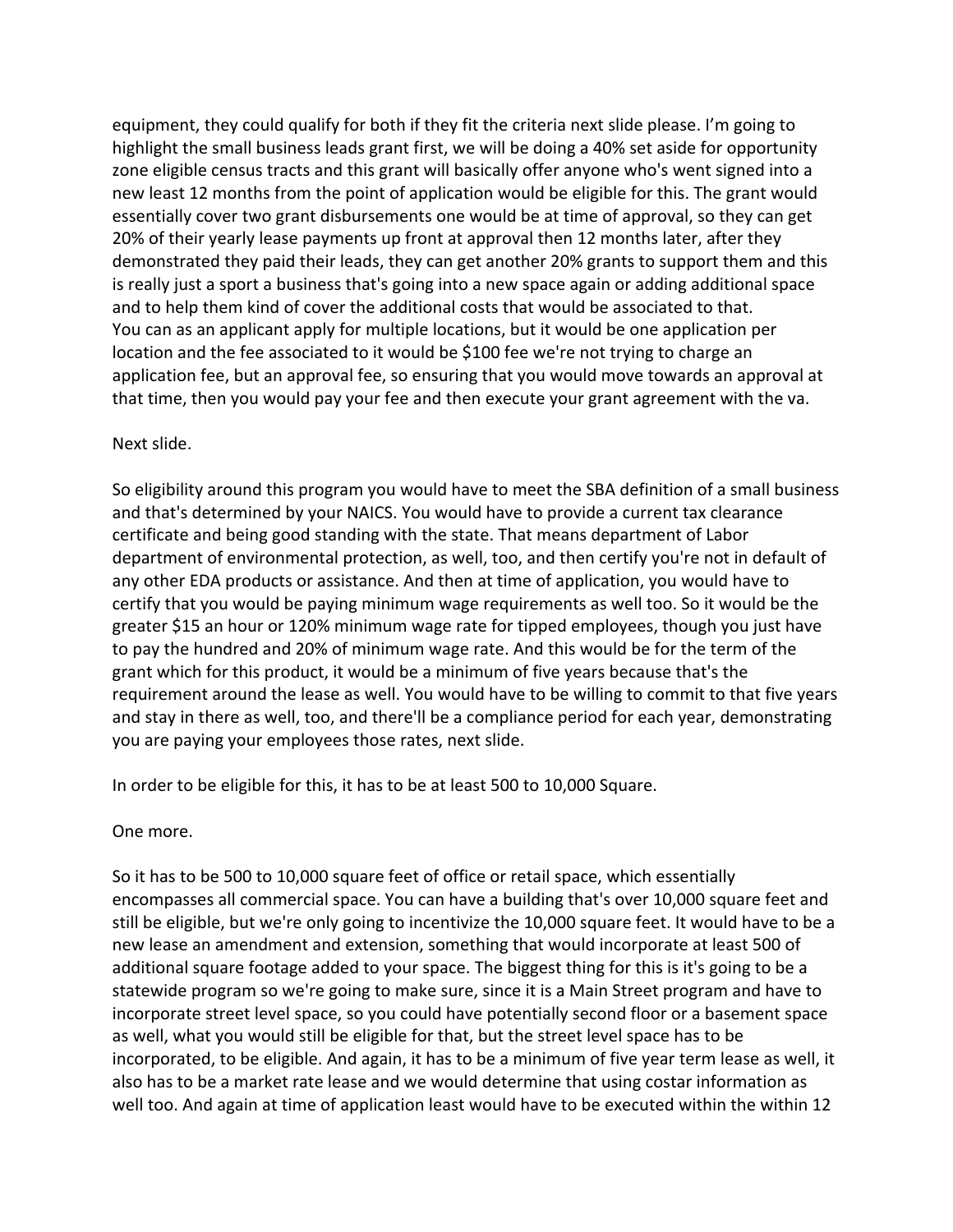months to be eligible next slide some exclusions around this grant product would be, you know, we would essentially look for an applicant to not terminate their lease or break the lease just to pursue this grant so you cannot you know end this lease just to pursue the same square footage in order to qualify for the grant. You would have to we do allow entities that. You know if you received an approval for small business least assistance program you can opt out of that still pursue this grant but there's restrictions around the grant would have to be signed after March 9 2020, which is when the governor declared the pandemic, and so it would be 12 months still from that point, so you would have to fall into that gap.

Grantees that are going to default and at least payments or leave the space during the term of their grants would have to repay anything that they may have received because, again, we would be dispersing payments prior so anything if you're going to leave the space would have to be paid back.

We also said, with high tech and business incubator members and nonprofit facilities, would not be eligible, just because it's typically with sometimes state colleges run their own incubators and offer attractive incentives around that too, but an operator of an incubator would be eligible for this product landlords cannot have an ownership interest in the tenant as well.

Next slide so the next grant program would be the small business improvement grant. Again, we're going to do a 40% set aside for opportunities own eligible census tracts this grant will be it's basically reimbursing somebody 50% of their total project costs. The maximum grant award is up to 50,000 and it can go towards interior exterior renovations purchase an installation of new furniture fixtures and equipment and the minimal project costs has to be at least 5000. This would be a limit of one gram per end and if there's an entity that has one end but multiple locations, they can incorporate all those locations into one application also if there's an entity that did renovations plus purchase equipment, you want to make sure you do everything in one application as well to. Again, there will be \$100 approval fee in order to receive the grant agreement and then execute. Next Slide.

Eligibility around this product would again have to fit the SBA definition of a small business. They would have to be in commercial space either own it or rent it or operate the facility themselves and also have to provide a tax clearance current tax clearance certificate and demonstrating they're in good standing states where department Labor department, environmental protection, as well, and certifying that they're in good standing with EDA. This product also would have to certify that at time of application they'd be willing to pay the minimum wage requirements and, for some reason I can't see that bullet point. But anyway, it's the greater \$15 and there we go Thank you nonprofits and commercial businesses are eligible for the program too. Just to highlight again the minimum wage requirements will be similar to the other program where you would have 15 the greater of \$15 an hour or 100% 120% of minimum wage and if they're tipped employees it's just 120% minimum wage, so an application they don't have to do that, but they'd have to certify going forward for their compliance period they're willing to do that.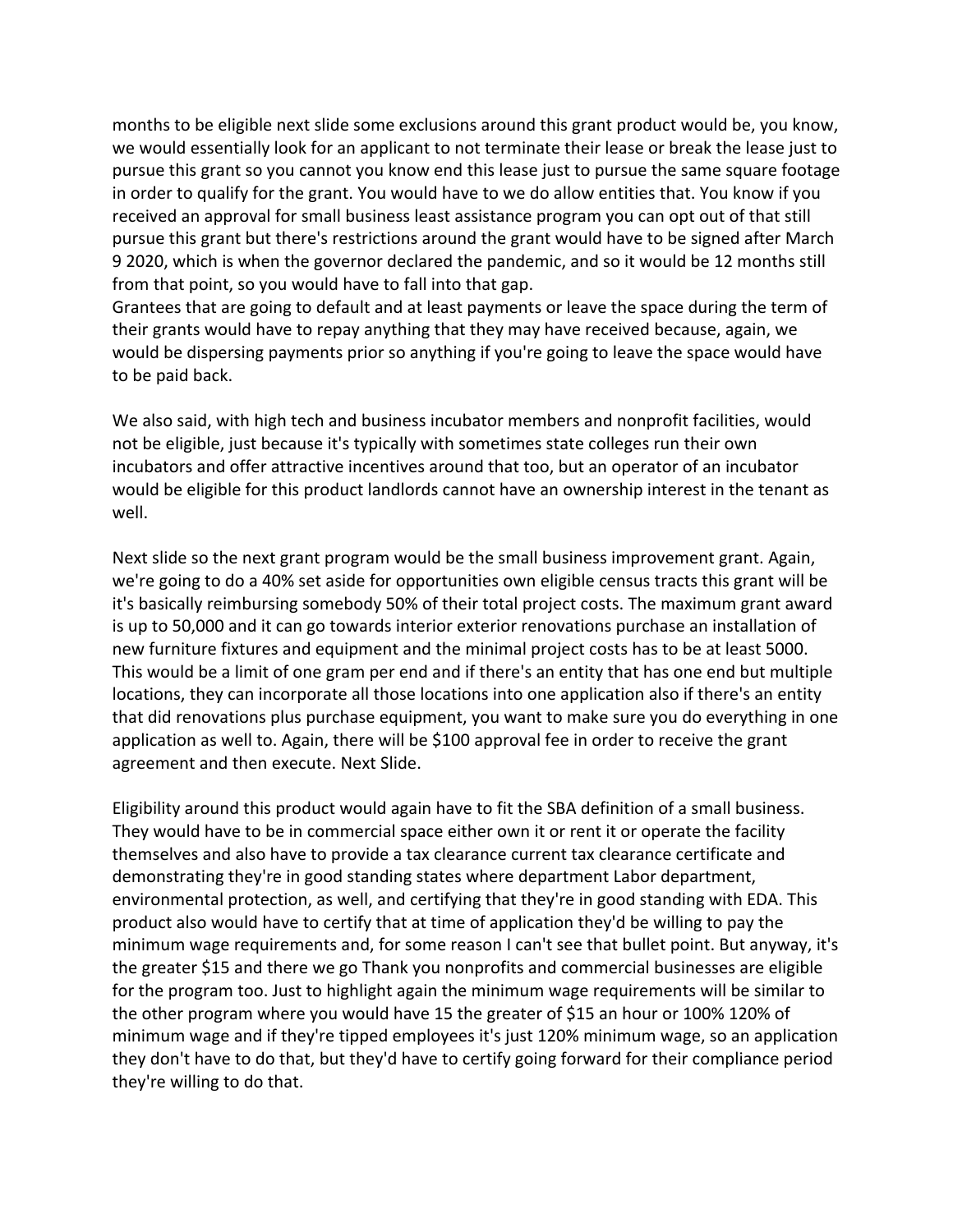Project eligibility for the improvement grant would be again reimbursing interior exterior and building improvements and fitting into the criteria of FF and E as well. Home based businesses would be eligible, but only for FF and E we can't support any type of renovations to homes as well, so. The work would have to be completed on or after March ninth, 2020 but no more than two years prior to the application date.

And they would have to demonstrate documentation of payment that the work was actually completed so this can be done through invoices statements payments are canceled checks. The total cost cannot be, it has to be at least 5000 and then the applicant would be responsible for their own local approvals, so if there's a requirement around zoning or permitting that would be up to the applicants to pursue. And projects that are over 50,000 would be subjected to green building standards for lighting and mechanical work. So any type of Interior exterior lighting just making sure you're choosing the right light bulbs, and then for any type of HVAC systems, you and make sure that you would be incorporating efficiency units and if you're doing a project, the size, it is a definite benefit to the business owner.

If the applicant is leasing space they essentially would have to just get permission to make those improvements as well too if it's not identified in their lease and any… if you're utilizing you know, a contractor that has more employees and will be informative action requirements and essentially just a form the contractor would have to fill out and provide to us for the application. Next Slide

So the essential requirements around these two grants and additional products that may be created. If there's any type of grant it has to have the wage requirements that have been identified, so it would have to be employees with the paid greater than \$15 an hour or 120% of minimum wage, except if it's a tipped employees just the hundred and 20% and the wage. EDA would monitor this annually and collect the necessary information to prove that and then also. The Green building standards would be applicable as well, so as I've highlighted in the improvement grant for any project over 50,000 would have to demonstrate that they adhere to these building standards through a form that will be having part of the application process as well, very similar to the affirmative action. Also with the least grant you would have to commit to the facility for at least five years and staying in compliance with that. For the small business improvement grant for any grants less than 25,000 you would have to commit to remaining in the facility and then also the wage requirements for at least two years if your grant is over 25,000 you would have to remain into the facility and the wheat requirements for at least four years. And this would be all identified in the grant agreement as well.

We will also have the ability to do some future pilot programs as well too. So we have a micro business loan program that we could look to offer some attractive capital out there, up to 50,000 provide loans to micro businesses. The wage requirements would not be applicable, because these are lending products, but would still have to be in good standing with the state. But we have very attractive products to be able to offer So if you don't fit into the grant per se there's potential to have access to capital through these programs as well to. We would also look to leverage our micro business lenders, as highlighted before, and so we would look to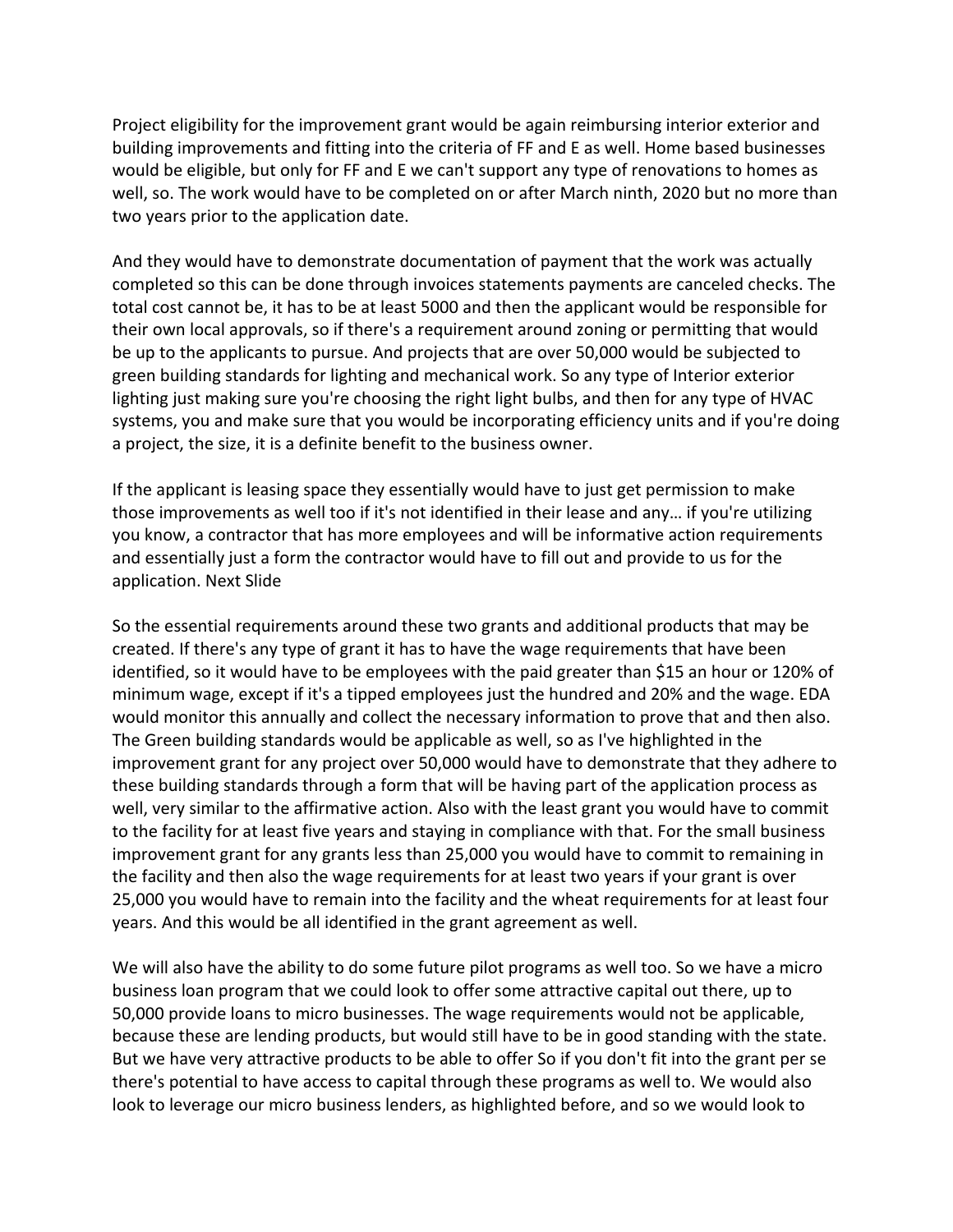provide them resources and provide potential grant and access to capital as well, so, then we can look to them to lend out to our micro businesses to support them throughout the state too. Some type of technical assistance that they could potentially provide is really around providing it to the micro business to in order to access the capital so if they need credit repair services for help with a business plan or doing projections or financial statements they could offer those through these products as well too.

And I think that's it.

I will kick it back over to patience.

Patience Purdy: Thanks Christina that was great and so we're going to move into the public comment portion of our Program. And so, just a few reminders if you do want to go online and find out some more information and spend some more time looking at this, these slides, as well as in depth information is available on the website to provide written feedback on the main street program you can go to NJEDA.com/program/specific/feedback and you can find all of the programs within the Economic Recovery Act on our website as well. And as far as public comment we're going to start with those who have their hands raised and i'll call on you, we will unmute your MIC and then you'll have the opportunity to. Provide your feedback Andrew Parker we're going to start with you, you should be unmuted and ready to go.

Andrew you may have to click on mute on your own as well once we've given you that authority.

Andrew Parker: Okay, can you guys hear me.

Patience Purdy: We can thank you.

Andrew Parker: All right, thank you I'm going to be honest, I… I hit the button by mistake so I'm going to make up a question here. I have the microphone.

I know that part of the program as I was listening is to make sure that there's accountability when how this these monies are dispersed and who's receiving the monies. And I was just you know wondering, we can go into a little bit more detail and how that's gonna work in terms of from the state, bringing it down to the county economic development, down to the local economic development commissions in our municipalities. To be able to help the businesses in our area.

Christina Fuentes: Okay, so it's Christina, there's going to be a whole separate part of this, this is really just going over the ranks and the rules about the products and then be able to be offering you know sessions to be able to teach people the application part of this. So we would definitely would look to our partners to be able to help educate them about how to access these programs and then what the actual application process would essentially be that's to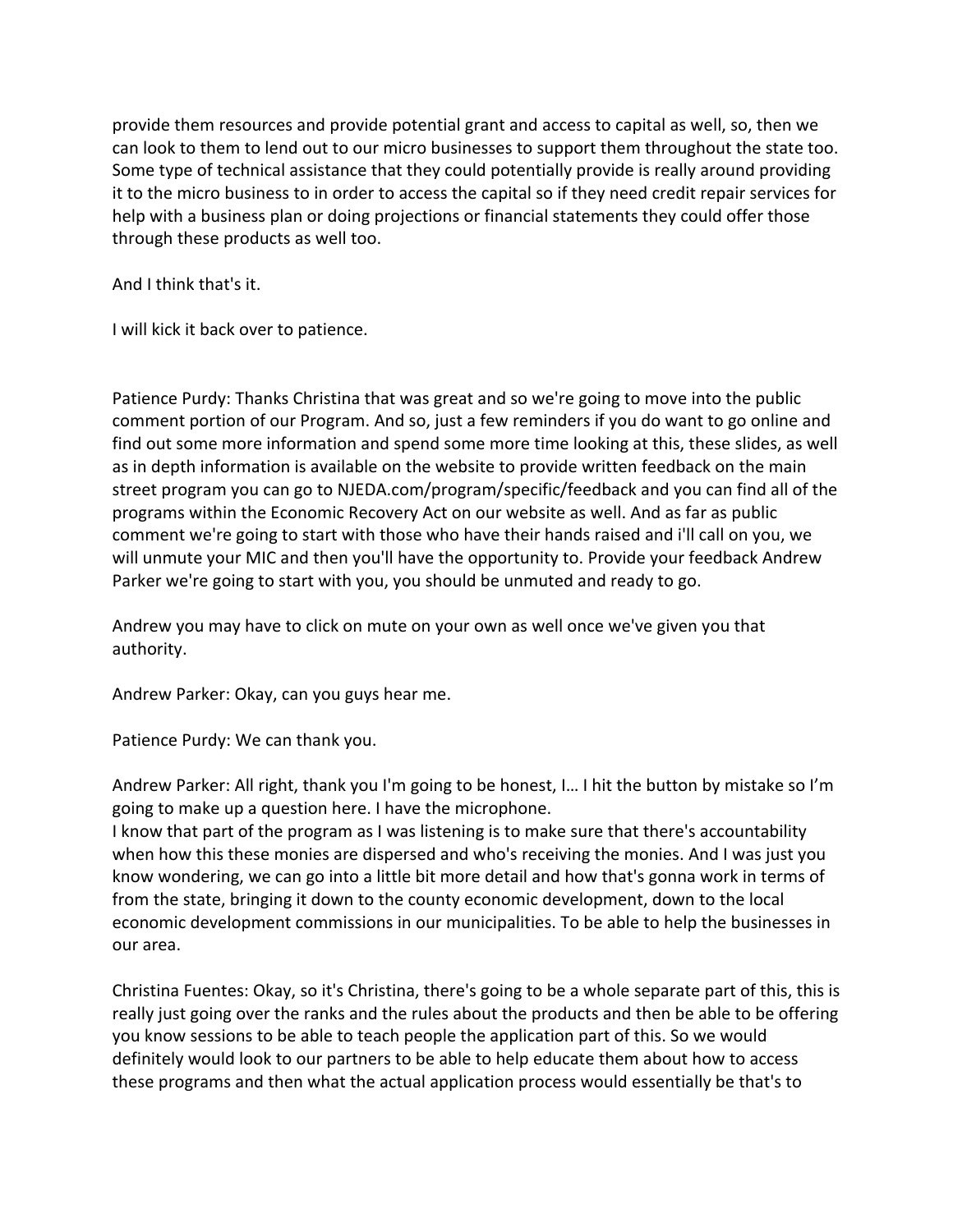come, though I have to essentially do the regs get them on board approved create the products, and then we move forward with that.

Andrew Parker: Gotcha thank you.

Patience Purdy: Christina there's a there's a question in the chat that I think is worth it, addressing here, and I think it's a good one, the set aside for businesses located and designated opportunity zones.

Is that specific to the opportunity zones or is it for the census tracts that were eligible to be designated as opportunities happens.

Christina Fuentes: it's the eligible census tracts, which is the larger number Thank you yeah.

Patience Purdy: So I lost my participant list can you just a second.

Tai Cooper: While you're looking at that patient somebody also asked us is ty if the slides will be available in Spanish as well that's an easy one to fans there, while we're waiting for your participant list.

Tai Cooper: So the answer for that will be yes.

Patience Purdy: And so the next person his hand is raised is Anna Perry, Anna.

Patience Purdy: You should be able to unmute your MIC and provide your comment.

Ana Perry: Yes, Sir, can you hear me now yes Okay, I have a question you mentioned, there will be like a training on how to apply and to fill out the application. How will you get funding information about that, and when these the school to take place in time where.

Christina Fuentes: I'm so we still have to get this approved by our board the actual programs, and then, from that point forward so I don't really want to put a time on when this would actually be out there, but I'm guessing likes right like late fall, maybe. But just like we announced this and we push it out to the public, you would definitely know you know we would provide the resources to you as well to.

Ana Perry: Ok thank you and one more thing, …becomes sole proprietor Am I eligible.

Christina Fuentes: Yes, yeah there's no restriction it's there's certain business type restrictions, but soul props are not like I mean we have certain around nonprofits. But for the most part, pretty much everyone would be eligible for this it's just lobbying and church restrictions typically so but, sole props would not be disqualified.